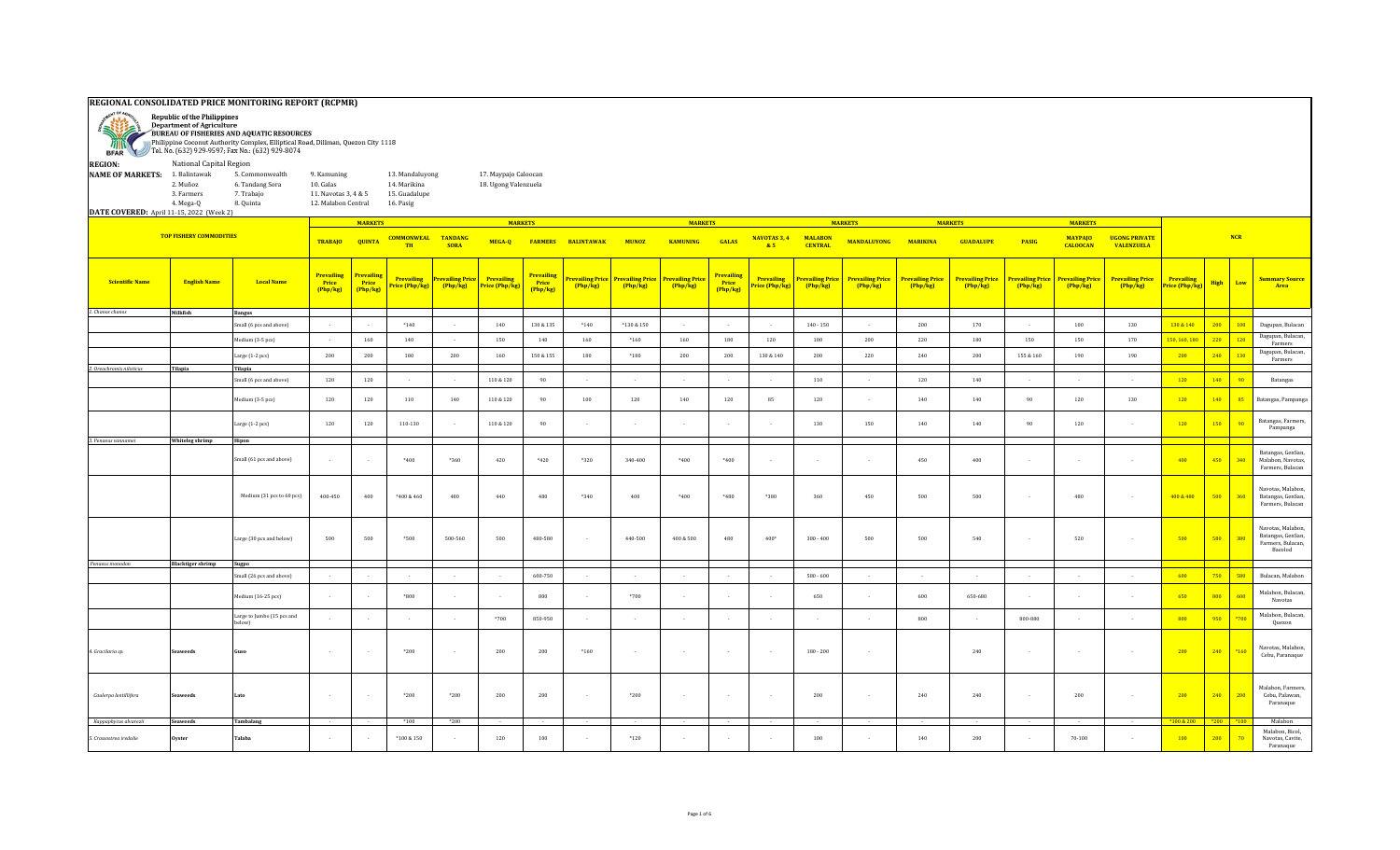|                            |                                  |                                   |                                      | <b>MARKETS</b>                                      |                                     |                                   | <b>MARKETS</b>               |                                             |                                     |                                   | <b>MARKETS</b>                    |                                      |                                    |                                  | <b>MARKETS</b>                    |                                   | <b>MARKETS</b>                    |                                   | <b>MARKETS</b>                    |                                           |                                     |                         |                                                            |
|----------------------------|----------------------------------|-----------------------------------|--------------------------------------|-----------------------------------------------------|-------------------------------------|-----------------------------------|------------------------------|---------------------------------------------|-------------------------------------|-----------------------------------|-----------------------------------|--------------------------------------|------------------------------------|----------------------------------|-----------------------------------|-----------------------------------|-----------------------------------|-----------------------------------|-----------------------------------|-------------------------------------------|-------------------------------------|-------------------------|------------------------------------------------------------|
|                            | <b>TOP FISHERY COMMODITIES</b>   |                                   | <b>TRABAJO</b>                       | <b>QUINTA</b>                                       | <b>COMMONWEAL</b><br>TH             | <b>TANDANG</b><br><b>SORA</b>     | MEGA-Q                       |                                             | <b>FARMERS BALINTAWAK</b>           | <b>MUNOZ</b>                      | <b>KAMUNING</b>                   | <b>GALAS</b>                         | NAVOTAS 3, 4<br>85                 | <b>MALABON</b><br><b>CENTRAL</b> | <b>MANDALUYONG</b>                | <b>MARIKINA</b>                   | <b>GUADALUPE</b>                  | <b>PASIG</b>                      | <b>MAYPAJO</b><br><b>CALOOCAN</b> | <b>UGONG PRIVATE</b><br><b>VALENZUELA</b> |                                     | <b>NCR</b>              |                                                            |
| <b>Scientific Name</b>     | <b>English Name</b>              | <b>Local Name</b>                 | <b>Prevailing</b><br>Price<br>Php/kg | <mark>Prevailing</mark><br><b>Price</b><br>(Php/kg) | <b>Prevailing</b><br>Price (Php/kg) | <b>Prevailing Price</b><br>Php/kg | Prevailing<br>Price (Php/kg) | <b>Prevailing</b><br><b>Price</b><br>Php/kg | <b>Prevailing Price</b><br>(Php/kg) | <b>Prevailing Price</b><br>Php/kg | <b>Prevailing Price</b><br>Php/kg | <b>Prevailing</b><br>Price<br>Php/kg | <b>Prevailing</b><br>rice (Php/kg) | Prevailing Price<br>Php/kg       | <b>Prevailing Price</b><br>Php/kg | <b>Prevailing Price</b><br>Php/kg | <b>Prevailing Price</b><br>Php/kg | <b>Prevailing Price</b><br>Php/kg | <b>Prevailing Price</b><br>Php/kg | <b>Prevailing Price</b><br>Php/kg         | <b>Prevailing</b><br>Price (Php/kg) | Low<br><b>High</b>      | <b>Summary Source</b><br>Area                              |
| 6. Perna viridis           | Green Mussel                     | Tahong                            | $*140$                               | *120 & 140                                          | $50\,\&\,80$                        | $150\text{ }\&\text{ }160$        | 160                          | 150                                         | $_{\rm 80}$                         | 100                               | $*140$                            | 120-160                              | $50*$                              | 120                              |                                   | 160                               | $150 - 160$                       | 100                               | 120                               | 120                                       | 160                                 | 160<br>$*50$            | Navotas, Malabon,<br>Farmers, Bicol, Cavite,<br>Paranaque  |
| 7. Scylla serrata          | Mudcrab                          | Alimango                          |                                      |                                                     |                                     |                                   |                              |                                             |                                     |                                   |                                   |                                      |                                    |                                  |                                   |                                   |                                   |                                   |                                   |                                           |                                     |                         |                                                            |
|                            |                                  | Male                              | $\sim$                               | $\sim$                                              | $*500$                              | *700 & 750                        | $\sim$                       | 750                                         |                                     | $*900$                            |                                   | $*400$                               |                                    | $400 - 450$                      | $\sim$                            | 600 & 650                         | 600                               | $600 - 700$                       | 400                               |                                           | 600                                 | 750<br>400              | Malabon, Farmers,<br>Roxas, Navotas,<br>Bulacan, Quezon    |
|                            |                                  | emale                             |                                      | $\sim$                                              | $*900$                              | *850                              | $\sim$                       | 900-1000                                    |                                     | $*1000$                           |                                   | $*400$                               |                                    | $550 - 600$                      |                                   | 600 & 650                         | 700                               |                                   |                                   |                                           | 600                                 | 1000<br>550             | Malabon, Roxas,<br>Navotas, Farmers,<br>Bulacan            |
| 8. Portunus pelagicus      | <b>Blue swimming Crab</b>        | Alimasag                          |                                      |                                                     |                                     |                                   |                              |                                             |                                     |                                   |                                   |                                      |                                    |                                  |                                   |                                   |                                   |                                   |                                   |                                           |                                     |                         |                                                            |
|                            |                                  | Small/Medium (7 pcs and<br>above) |                                      | $\sim$                                              |                                     | *300                              | $*200$                       | *500 & 550                                  | $*200$                              | $*240$                            | $\sim$                            | $*200 & 280$                         |                                    | 300 & 320                        |                                   | 360                               | $\sim$                            | 240                               | $160 - 200$                       |                                           | 160-3601                            | 360<br>160              | Malabon, Bulacan,<br>Navotas, Farmers,<br>Bulacan, Quezon  |
|                            |                                  | Large (1-6 pcs)                   |                                      | $\sim$                                              | $*600$                              |                                   | 480                          | *650 & 680                                  |                                     | $*600$                            | 600                               | $\cdot$                              |                                    | 420                              |                                   | 500                               |                                   | $480\,$                           | 280-300                           |                                           | 480                                 | 600<br>280              | Malabon, Bulacan,<br>Farmers, Bulacan<br>Quezon            |
| 9. Thunnus albacares       | <b>Yellowfin Tuna</b>            | Tambakol                          |                                      |                                                     |                                     |                                   |                              |                                             |                                     |                                   |                                   |                                      |                                    |                                  |                                   |                                   |                                   |                                   |                                   |                                           |                                     |                         |                                                            |
|                            |                                  | Whole                             | 300                                  | *280                                                |                                     | $\sim$                            | $\sim$                       | 350                                         |                                     | $\sim$                            | $\sim$                            | 400                                  | $290*$                             | 300                              |                                   | 380                               | 260                               | 360                               | 300                               |                                           | 300                                 | 400<br>260              | Navotas, Farmers,<br>Mindoro, Zambales,<br>Malabon, Lucena |
|                            |                                  | $\operatorname{Sliced}$           |                                      | $\sim$                                              | $*400$                              | $\sim$                            | $\sim$                       |                                             | $\sim$                              | $\sim$                            | $\sim$                            | 450                                  | $\overline{\phantom{a}}$           | 350                              | $\sim$                            | 280-360                           | 360                               | 460                               | 360                               |                                           | 360                                 | 450<br>280              | Malabon, Farmers,<br>Zambales, Lucena,<br>Navotas          |
|                            |                                  | heal                              | $\sim$                               | <b>Section</b>                                      | *250 & 300                          | $\sim$                            | $\sim$                       | $\sim$                                      | $\sim$                              | $\sim$                            | $\sim$                            | 200                                  | $\sim$                             | $\sim$                           | $\sim$                            | 120                               | 250-280                           | 240                               | 110                               | $\sim$                                    | 110-280 <sup>2</sup>                | 280<br>110              | Malabon, Farmers,<br>Lucena, Navotas                       |
| Katsuwonus pelamis         | Skipjack Tuna                    | Gulyasan                          |                                      |                                                     |                                     |                                   |                              |                                             |                                     |                                   |                                   |                                      |                                    |                                  |                                   |                                   |                                   |                                   |                                   |                                           |                                     |                         |                                                            |
|                            |                                  | Whole                             |                                      | $\cdot$                                             | $*220$                              |                                   |                              |                                             |                                     |                                   | $\cdot$                           | $*280$                               | $160*$                             | 180                              |                                   | $\sim$                            | $200\,$                           |                                   |                                   |                                           | 180 & 200                           | $*160$<br>$*280$        | Malabon, Navotas,<br>Lucena                                |
|                            |                                  | liced                             | $\sim$                               | $\sim$                                              |                                     | $\sim$                            | $\sim$                       |                                             |                                     |                                   |                                   | $*320$                               |                                    |                                  |                                   | $\sim$                            | $300\,$                           |                                   |                                   |                                           | 300                                 | *320<br>300             | Navotas                                                    |
| Auxis thazard              | Frigate Tuna                     | <b>Tulingan</b>                   | $\sim$ 100 $\mu$                     | *130 & 170                                          |                                     | $\sim$                            | $\sim$                       |                                             | 180                                 | 240                               | $\sim$                            | $\sim$                               | $200*$                             | 160                              | 300                               | 280                               | 280                               | $\sim$                            | 200                               |                                           | 280                                 | 300<br>*130             | Navotas, Malabon.<br>Zambales, Lucena                      |
| Auxis rochei               | Bullet Tuna                      | <b>Fulingan</b>                   | $\sim$                               | 180                                                 | 200                                 | 260 & 280                         | 220                          | 300                                         | $\sim$                              | $\sim$                            | 300                               | 240 & 300                            | 150 & 170                          | 240                              | $\sim$                            | $\sim$                            | $\sim$                            | 200 & 240                         |                                   | 200                                       | 240 & 300                           | 300<br>150              | Navotas, Malabon,<br>Farmers, Lucena,<br>Quezon            |
| 10. Sardinella fimbriata   | <b>Fringescale Sardinella</b>    | `unsoy                            | $\sim$                               | $\sim$                                              | $\sim$                              | $\sim$                            | 120                          | 150                                         | $\overline{a}$                      | $\sim$                            | $\sim$                            | $\sim$                               | $\overline{a}$                     | $\sim$                           | $\sim$                            | $\sim$                            | $\sim$                            | $\sim 10$                         | $\sim$ 10 $\sim$                  | $\sim$                                    | 120 & 150                           | 150<br>$\overline{120}$ | Malabon, Lucena                                            |
| Sardinella lemuru          | <b>Bali Sardinella</b>           | amban                             |                                      | $\sim$                                              |                                     |                                   |                              |                                             |                                     | *100 & 120                        | $\sim$                            | $\sim$                               | $30\,^*$                           | 130                              |                                   | $\sim$                            | 100                               | 100                               | $40 - 150$                        | $_{\rm 80}$                               | 100                                 | 150<br>40               | Navotas, Bicol.<br>Malabon                                 |
| Sardinella gibosa          | Goldstripe Sardinella            | amban                             | $\sim$                               | $\sim$                                              | $\sim$                              | $\sim$                            | 100                          | $\sim$                                      | $\sim$                              | $\sim$                            | $\sim$                            | $\sim$                               |                                    | $\sim$                           | $\sim$                            | $\sim$                            | $\sim$                            | 80                                |                                   |                                           | 80 & 100                            | 100<br>80               | Malabon, Navotas                                           |
| 11. Rastrelliger kanagurta | Indian Mackerel                  | Alumahan                          | $*250$                               | $*260$                                              | 180-300                             | $\sim$                            | 240                          |                                             | 200                                 | 280-340                           | $\sim$                            | $\sim$                               | 170                                | 320                              | 280                               | 360                               | 250-360                           | 220                               | 160                               |                                           | 280 & 360                           | 360<br>160              | Malabon, Navotas,<br>Lucena, Farmers                       |
| Scomberomorus commersor    | Varrow-barred Spanish<br>Mackere | <b>Tangigue</b>                   | $\sim$                               | $\sim$                                              | $*400$                              | 580                               | $\sim$                       |                                             | $\sim$                              | *550                              | $\sim$                            | $\sim$                               | $\sim$                             | 380                              | $\sim$                            | 650                               | 530                               | 440                               |                                   |                                           | 380-6503                            | 380<br>650              | Malabon, Farmers,<br>Palawan, Lucena                       |
| 12. Decapterus macrosoma   | Shortfin scad                    | Galunggong                        |                                      |                                                     |                                     |                                   |                              |                                             |                                     |                                   |                                   |                                      |                                    |                                  |                                   |                                   |                                   |                                   |                                   |                                           |                                     |                         |                                                            |
|                            |                                  | mall (21 pcs and above)           | $\sim$                               | $*180$                                              |                                     | $\sim$                            | $\sim$                       |                                             | $*180$                              |                                   | $\sim$                            | $\sim$                               | 140                                | 160                              |                                   | 220                               | 220-280                           | 140                               | $160\,$                           |                                           | 140, 160, 220                       | 280<br>140              | Navotas, Malabon,<br>Lucena, Farmers                       |
|                            |                                  | Medium (11-20 pcs)                | $*240$                               | 200 & 220                                           | 220                                 | 280                               | 240                          | 250                                         | 200                                 | 240                               | 240                               | 240 & 260                            | 180                                | 200                              | 240                               | 240                               | 280                               | 200                               | 200                               | 180                                       | 240                                 | 280<br>180              | Navotas, Malabon,<br>Farmers, Lucena                       |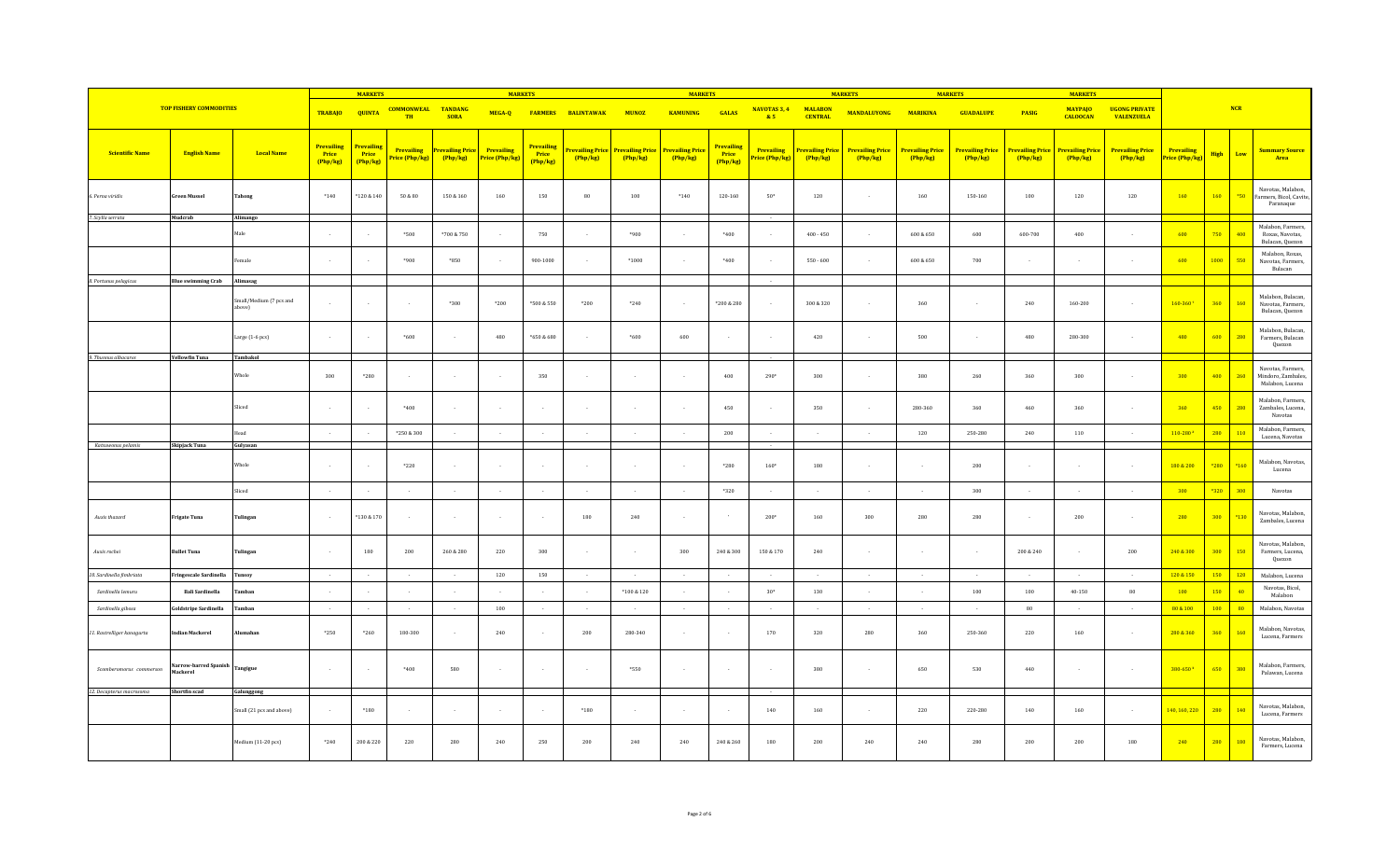|                                  | <b>MARKETS</b>                            |                                                    |                                             |                                        | <b>MARKETS</b>                      |                                     |                              |                                        | <b>MARKETS</b>                            |              |                                                          |                                      | <b>MARKETS</b>                      |                                   | <b>MARKETS</b>                    |                                   | <b>MARKETS</b>                    |                                   |                                   |                                           |                                     |               |      |                                                           |
|----------------------------------|-------------------------------------------|----------------------------------------------------|---------------------------------------------|----------------------------------------|-------------------------------------|-------------------------------------|------------------------------|----------------------------------------|-------------------------------------------|--------------|----------------------------------------------------------|--------------------------------------|-------------------------------------|-----------------------------------|-----------------------------------|-----------------------------------|-----------------------------------|-----------------------------------|-----------------------------------|-------------------------------------------|-------------------------------------|---------------|------|-----------------------------------------------------------|
|                                  | <b>TOP FISHERY COMMODITIES</b>            |                                                    | <b>TRABAJO</b>                              | <b>QUINTA</b>                          | <b>COMMONWEAL</b><br><b>TH</b>      | <b>TANDANG</b><br><b>SORA</b>       | MEGA-Q                       |                                        | <b>FARMERS BALINTAWAK</b>                 | <b>MUNOZ</b> | <b>KAMUNING</b>                                          | <b>GALAS</b>                         | NAVOTAS 3, 4<br>85                  | <b>MALABON</b><br><b>CENTRAL</b>  | MANDALUYONG                       | <b>MARIKINA</b>                   | <b>GUADALUPE</b>                  | <b>PASIG</b>                      | <b>MAYPAJO</b><br><b>CALOOCAN</b> | <b>UGONG PRIVATE</b><br><b>VALENZUELA</b> |                                     |               | NCR  |                                                           |
| <b>Scientific Name</b>           | <b>English Name</b>                       | <b>Local Name</b>                                  | <b>Prevailing</b><br><b>Price</b><br>Php/kg | <b>Prevailing</b><br>Price<br>(Php/kg) | <b>Prevailing</b><br>Price (Php/kg) | <b>Prevailing Price</b><br>(Php/kg) | Prevailing<br>Price (Php/kg) | <b>Prevailing</b><br>Price<br>(Php/kg) | Prevailing Price <mark>I</mark><br>Php/kg | Php/kg       | <mark>Prevailing Price Prevailing Price</mark><br>Php/kg | <b>Prevailing</b><br>Price<br>Php/kg | <b>Prevailing</b><br>Price (Php/kg) | <b>Prevailing Price</b><br>Php/kg | <b>Prevailing Price</b><br>Php/kg | <b>Prevailing Price</b><br>Php/kg | <b>Prevailing Price</b><br>Php/kg | <b>Prevailing Price</b><br>Php/kg | <b>Prevailing Price</b><br>Php/kg | <b>Prevailing Price</b><br>(Php/kg)       | <b>Prevailing</b><br>Price (Php/kg) | <b>High</b>   | Low  | <b>Summary Source</b><br>Area                             |
|                                  |                                           | Large (7-10 pcs)                                   |                                             |                                        |                                     | $\sim$                              | $\sim$                       | 280                                    | $\overline{\phantom{a}}$                  | $*240$       | $\epsilon$                                               | $\sim$                               |                                     | 220                               | 280                               | 260                               |                                   | 260                               | 240                               | 220                                       | 220, 240, 280                       | 280           | 220  | Lucena, Navotas,<br>Malabon, Farmers                      |
| 13. Loligo sp.                   | Squid                                     | Pusit                                              |                                             |                                        |                                     |                                     |                              |                                        |                                           |              |                                                          |                                      | $\overline{\phantom{a}}$            |                                   |                                   |                                   |                                   |                                   |                                   |                                           |                                     |               |      |                                                           |
|                                  |                                           | <b>umot</b>                                        | $\sim$                                      |                                        | $*450$                              | $\sim$                              | 450                          | 450-550                                | $\sim$                                    | $\sim$       | $\sim$                                                   | $\sim$                               | $\sim$                              | 350                               |                                   | 400                               |                                   | $\sim$                            | 300                               | $\sim$                                    | 450                                 | 550           | 300  | Malabon, Bulacan,<br>Lucena, Navotas                      |
|                                  |                                           | Bisaya/Kalawang/Lapis                              | 180-400                                     | 160-320                                | 260-400                             | 380                                 | 360 & 380                    | 380                                    | 130                                       | 400          | 300 & 400                                                | 180-400                              | $80*$                               |                                   | 360                               |                                   | $180\,8\,400$                     | 130                               | 140                               |                                           | 400                                 | 400           | 130  | Malabon, Navotas,<br>Farmers, Bulacan,<br>Lucena          |
| 14. Lutjanus sp.                 | Snapper                                   | Maya-maya                                          | *500                                        |                                        |                                     | *500 & 550                          | 280-380                      | 650                                    | $\sim$                                    | 500          | *500                                                     | $*400$                               | $\overline{\phantom{a}}$            | 420                               |                                   | 600                               | 650                               | 360                               | 340                               | $\sim$ 100 $\mu$                          | 650                                 | 650           | 280  | Malabon, Farmers,<br>Lucena, Palawan,<br>Navotas          |
| 15. Epinephelus sp.              | Grouper                                   | Lapu-lapu                                          | $*450$                                      | *400 & 450                             | $*240$                              | $*480$                              | 280-350                      | 650                                    | $\overline{\phantom{a}}$                  | 500          | 380-450                                                  | $\sim$                               | $\overline{\phantom{a}}$            | 350                               | $350 - 450$                       | 550                               | 500                               | 350                               | 300-320                           | $\sim$ 100 $\mu$                          | 350                                 | 650           | *240 | Navotas, Malabon,<br>Lucena, Farmers                      |
| Epinephelus sp.                  | <b>Grouper (Red)</b>                      | Lapu-lapu pula                                     | *460 & 520                                  | *500                                   | $*400$                              | *580 & 600                          | 350                          | 650                                    | $\sim$                                    | *500         | $*400$                                                   | $\sim$                               | 300-500                             | $450 - 500$                       |                                   | 600                               | 600                               | 400 & 500                         | $\sim$                            |                                           | 500                                 | 650           | 300  | Malabon, Navotas,<br>Farmers, Lucena,<br>Mindoro, Palawan |
| <b>Other Fishery Commodities</b> |                                           |                                                    |                                             |                                        |                                     |                                     |                              |                                        |                                           |              |                                                          |                                      |                                     |                                   |                                   |                                   |                                   |                                   |                                   |                                           |                                     |               |      |                                                           |
| Acanthurus sp.                   | <b>Surgeon Fish</b>                       | Labahita                                           |                                             |                                        |                                     |                                     |                              |                                        |                                           | *280         |                                                          |                                      | 180 & 200*                          |                                   |                                   |                                   |                                   |                                   |                                   |                                           | *180-280                            | *280          | *180 | Malabon, Mindoro,<br>Palawan                              |
| Acetes sp.                       | Krill                                     | Alamang                                            | $\sim$                                      |                                        | $*80 & 100$                         | $\sim$                              | $\sim$                       | . .                                    | $\overline{\phantom{a}}$                  | $\sim$       | $\sim$                                                   | $\sim$ 100 $\mu$                     | $\overline{\phantom{a}}$            | 70                                | $\sim$                            | $\sim$                            | $\sim$                            | $\sim$                            | $\sim$                            |                                           | 70                                  | $*100$        | 70   | Navotas, Malabon                                          |
| Alepis djebaba                   | Shrimp scad                               | <b>Salay batang</b>                                | $\sim$                                      | . п.                                   |                                     | $\sim$                              | $\sim$                       | 380                                    | $\sim$                                    | $\sim$       | $\sim$                                                   | $\sim$                               | $\sim$                              | $\sim$                            | $\sim$                            | $\overline{a}$                    | $\sim$                            | n.                                | $\overline{a}$                    | $\sim$                                    | 380                                 | 380           | 380  | Lucena                                                    |
| Atule mate                       | <b>Yellowtail Scad</b>                    | Salay-<br>salay/Marapati/Budburon<br>/Bagudlong    |                                             | - 11                                   | *360                                | *360                                | 280                          |                                        | $\sim$                                    | 280-350      | $\sim$                                                   | $\sim$                               | - 1                                 | $\sim$                            | ۰.                                | $\sim$                            |                                   | $\sim$                            | $\sim$                            |                                           | 280                                 | *360          | 280  | Malabon, Navotas                                          |
| Caesio sp.                       | <b>Fusilier</b>                           | <b>Dalagang Bukid</b>                              |                                             |                                        |                                     | $\sim$                              | 260                          | 300-350                                | *250                                      | *200 & 280   | 200-320                                                  | 300                                  | $250*$                              | 280                               | 250-320                           | 300                               | 330                               | 260                               | 160                               |                                           | 300                                 | 350           | 160  | Malabon, Navotas,<br>Lucena, Farmers,<br>Palawan          |
| Caesio caerulaurea               | <b>Blue and Gold Fusilier Bilog/Sulid</b> | Dalagang Bukid                                     | *280 & 300                                  |                                        |                                     | $\sim$                              | $\sim$                       |                                        | $\cdot$                                   | $\epsilon$   | $\sim$                                                   | $\sim$                               |                                     |                                   |                                   | $\cdot$                           |                                   | $\sim$                            |                                   |                                           | *280 & 300                          | $*300$        | *280 | Navotas                                                   |
| Caesio cuning                    | <b>Redbelly Yellowtail</b><br>Fusilier    | <b>Dalagang Bukid</b><br>Lapad/Sinaw-an            | *320 & 350                                  |                                        | *300                                | 380                                 | 250-300                      | 400                                    | $\overline{\phantom{a}}$                  | 380          | 260-450                                                  | *320 & 350                           |                                     | 360                               | $300 - 360$                       | 340 & 380                         | 360                               | 300                               | 300                               |                                           | 300                                 | 450           | 250  | Navotas, Malabon,<br>Farmers, Lucena                      |
| Caranx sp.                       | <b>Trevally</b>                           | <b>Talakitok</b>                                   | $\sim$                                      |                                        | 240-360                             | $\sim$                              | 250-350                      | 550                                    | $\sim$                                    | *400 & 450   | $\sim$                                                   | $*400$                               | $\overline{\phantom{a}}$            | 380                               | $\sim$                            | 450                               | 380-450                           | $\sim$                            | $\sim$                            | $\sim$                                    | 380 & 450                           | 550           | 240  | Malabon, Lucena,<br>Farmers                               |
| Clarias sp.                      | Catfish                                   | Hito                                               | $*170&180$                                  |                                        | $*140$                              |                                     |                              |                                        | $*180$                                    | *120 & 200   |                                                          |                                      | $120*$                              |                                   |                                   |                                   |                                   |                                   |                                   |                                           | $*140-180$                          | $*180$ $*140$ | *120 | Navotas, Malabon<br>Navotas, Mindoro                      |
| Cypselurus sp.                   | <b>Flying Fish</b>                        | Iliw/Barongoy/Baro-baro<br>Burot/Budloy/Tabilos/Bu |                                             |                                        |                                     | $\sim$                              | $\sim$                       |                                        |                                           |              | $\sim$                                                   | $\sim$                               |                                     |                                   |                                   |                                   | $\sim$                            | $\sim$                            |                                   | $\sim$                                    | *120 & 200                          | $*200$        |      |                                                           |
| Decapterus kurroides             | <b>Redtail Scad</b>                       | tsawan                                             | $\sim$                                      |                                        |                                     |                                     |                              |                                        |                                           | *200         |                                                          |                                      |                                     |                                   |                                   |                                   |                                   |                                   |                                   |                                           | $*200$                              | $*200$        | *200 | Navotas                                                   |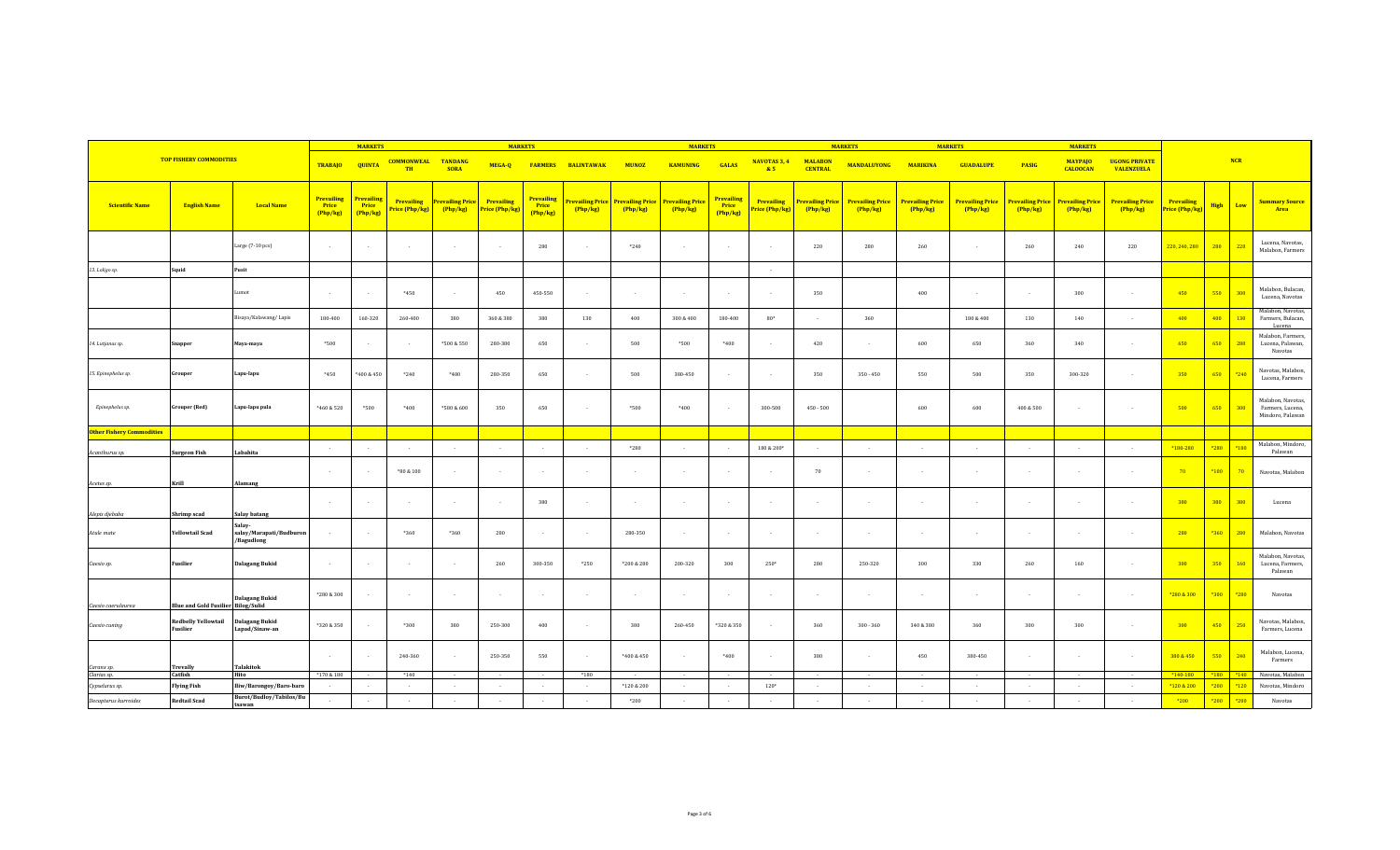|                                            |                                       |                                                                                |                                      | <b>MARKETS</b>                         |                                     |                                     | <b>MARKET</b>                       |                                      |                                  |                  | <b>MARKETS</b>                                     |                                      |                                     |                                   | <b>MARKETS</b>                    |                                   | <b>MARKETS</b>                    |                                   | <b>MARKETS</b>                    |                                           |                                     |                                                                                                                 |                  |                                                   |
|--------------------------------------------|---------------------------------------|--------------------------------------------------------------------------------|--------------------------------------|----------------------------------------|-------------------------------------|-------------------------------------|-------------------------------------|--------------------------------------|----------------------------------|------------------|----------------------------------------------------|--------------------------------------|-------------------------------------|-----------------------------------|-----------------------------------|-----------------------------------|-----------------------------------|-----------------------------------|-----------------------------------|-------------------------------------------|-------------------------------------|-----------------------------------------------------------------------------------------------------------------|------------------|---------------------------------------------------|
|                                            | <b>TOP FISHERY COMMODITIES</b>        |                                                                                | <b>TRABAJO</b>                       | <b>QUINTA</b>                          | <b>COMMONWEAL</b><br><b>TH</b>      | <b>TANDANG</b><br><b>SORA</b>       | MEGA-Q                              |                                      | <b>FARMERS BALINTAWAK</b>        | <b>MUNOZ</b>     | <b>KAMUNING</b>                                    | <b>GALAS</b>                         | NAVOTAS 3, 4<br>85                  | <b>MALABON</b><br><b>CENTRAL</b>  | <b>MANDALUYONG</b>                | <b>MARIKINA</b>                   | <b>GUADALUPE</b>                  | <b>PASIG</b>                      | <b>MAYPAJO</b><br><b>CALOOCAN</b> | <b>UGONG PRIVATE</b><br><b>VALENZUELA</b> |                                     |                                                                                                                 | NCR              |                                                   |
| <b>Scientific Name</b>                     | <b>English Name</b>                   | <b>Local Name</b>                                                              | <b>Prevailing</b><br>Price<br>Php/kg | <b>Prevailing</b><br>Price<br>(Php/kg) | <b>Prevailing</b><br>Price (Php/kg) | <b>Prevailing Price</b><br>(Php/kg) | <b>Prevailing</b><br>Price (Php/kg) | <b>Prevailing</b><br>Price<br>Php/kg | <u>revailing Price</u><br>Php/kg | Php/kg           | <b>Prevailing Price Prevailing Price</b><br>Php/kg | <b>Prevailing</b><br>Price<br>Php/kg | <b>Prevailing</b><br>Price (Php/kg) | <b>Prevailing Price</b><br>Php/kg | <b>Prevailing Price</b><br>Php/kg | <b>Prevailing Price</b><br>Php/kg | <b>Prevailing Price</b><br>Php/kg | <b>Prevailing Price</b><br>Php/kg | <b>Prevailing Price</b><br>Php/kg | <b>Prevailing Price</b><br>Php/kg         | <b>Prevailing</b><br>Price (Php/kg) | <b>High</b>                                                                                                     | Low              | <b>Summary Source</b><br>Area                     |
| Decapterus macarellus                      | Mackerel Scad                         | <b>Balsa</b>                                                                   | $\sim$                               |                                        |                                     | $\sim$                              | $\sim$                              | $\sim$                               | *200 & 220                       | $*260$           | $\sim$                                             | *300                                 | 170 & 190*                          | $\sim$                            |                                   | $\sim$                            | $\sim$                            | $\sim$                            | $\overline{a}$                    | $\sim$                                    | *170-300                            | $*300$                                                                                                          | $*170$           | Navotas, Malabon,<br>Farmers, Mindoro             |
| Decapterus macrosoma                       | hortfin Scad                          | <b>Galunggong (Imported)</b>                                                   |                                      |                                        |                                     |                                     |                                     |                                      |                                  |                  |                                                    |                                      |                                     |                                   |                                   |                                   |                                   |                                   |                                   |                                           |                                     |                                                                                                                 |                  |                                                   |
|                                            |                                       | Medium (11-20 pcs)                                                             |                                      |                                        |                                     |                                     |                                     |                                      | $*180$                           |                  |                                                    |                                      |                                     |                                   |                                   |                                   |                                   |                                   |                                   |                                           | $*180$                              | $\begin{array}{c c c} \hline \text{*180} & \text{*180} \\ \hline \text{260} & \text{180} \\ \hline \end{array}$ |                  | Navotas                                           |
| Decapterus russelli                        | Indian scad                           | Large (7-10 pcs)<br><b>Galunggong Babae</b>                                    | 240<br>$\sim$                        | $*240$<br>*160 & 200                   | $*160$                              | *260 & 280                          | $\sim$                              | $\sim$                               | $\sim$                           | $*240$<br>200    | $\sim$                                             | 260                                  | $\sim$                              | $\sim$                            | $\sim$                            | $\sim$                            | $\sim$                            | 180<br>140                        | $\sim$                            | $\sim$                                    | 180-260<br>140 & 200                | $*280$                                                                                                          | 140              | Navotas, Malabon<br>Malabon, Navotas,             |
| Dendrophysa russelii                       | Croaker                               | Alakaak                                                                        | $\sim$                               |                                        |                                     | $\sim$                              | $\sim$                              | $\sim$                               | $\sim$                           | $\sim$           | $\sim$                                             |                                      | $\sim$                              | 240                               | $\sim$                            | $\sim$                            | $\sim$                            | $\sim$                            | $\sim$                            | $\sim$                                    | 240                                 | 240                                                                                                             | $-240$           | Farmers<br>Malabon                                |
| Elagatis sp.                               | Rainbow runner                        | Salmon                                                                         | $\sim$                               |                                        |                                     |                                     | $\sim$                              |                                      | $\sim$                           |                  | $\sim$                                             | $*160$                               |                                     |                                   |                                   |                                   | $\sim$                            | $\sim$                            | $\sim$                            | $\sim$                                    | $*160$                              | $*160$                                                                                                          | $*160$           | Navotas, Farmers,                                 |
| Gerres sp.                                 | Mojarras                              | Latab                                                                          | $\sim$                               | $\sim$                                 | $\sim$                              | $\sim$ 100 $\mu$                    | $\sim$                              | $\sim$                               | $\sim$                           | $\sim$           | $\sim$                                             |                                      | $\sim$                              | 220                               | $\sim$                            | $\sim$                            | $\sim$                            | $\sim$                            | $\sim$                            | $\sim$ 100 $\mu$                          | 220                                 | 220                                                                                                             | 220              | Malabon                                           |
| Gobiopterus lacustris                      | <b>Lacustrine Goby</b><br>Silverside  | <b>Dulong</b><br>Dilis/bolinao                                                 |                                      |                                        |                                     |                                     |                                     |                                      | $\sim$                           | $*300$<br>$*200$ |                                                    | *320                                 |                                     |                                   |                                   |                                   | $\sim$                            |                                   | $\sim$                            |                                           | *300 & 320 *320<br>$*200$           | $*200$                                                                                                          | $*300$<br>$*200$ | Navotas, Farmers                                  |
| Hypoatherina temminckii<br>Leiognathus sp. | Pony Fish/Slipmouth                   | Lawayan/Tambong/Sapsa                                                          |                                      |                                        | *300                                | $\sim$                              | $\sim$                              | 450-500                              | $\overline{a}$                   | *400             | $\sim$                                             |                                      |                                     | 360 & 380                         |                                   | 400-500                           | 360                               | . .                               | 280                               | $\sim$                                    | 360 & 500 4                         | 500                                                                                                             | 280              | Navotas<br>Malabon, Lucena,<br>Quezon, Farmers,   |
| Lethrinus sp.                              | <b>Emperor fish</b>                   | <b>Kanuping</b>                                                                | $\sim$                               |                                        | *200 & 300                          | $\sim$                              | $\sim$                              |                                      | $\cdot$                          | *350             | $\sim$                                             |                                      |                                     |                                   |                                   |                                   |                                   | $\sim$                            | $\cdot$                           |                                           | *200-350                            | $*350$                                                                                                          | $*200$           | Navotas<br>Navotas, Malabon                       |
| Mene maculata                              | Moonfish                              | Chabita/Sapatero/Kadis/<br>Hiwas/Chabita/Pateros/Bi<br>long-Bilong/Tabas/Kunan | *260 & 300                           |                                        | $*200$                              | *280                                | $\sim$                              |                                      | $*160 & 200$                     | 200              | $*240$                                             | 200-340                              | $120*$                              | $\ddot{\phantom{1}}$              | 280-300                           |                                   | 320                               | 200                               | $\cdot$                           | $\sim$                                    | 200                                 | 340                                                                                                             | 200              | Navotas, Malabon,<br>Farmers                      |
| Metapenaeus ensis                          | Greasy - back shrimp                  | Suwahe                                                                         | $\sim$                               |                                        |                                     | $*700$                              | $\sim$                              | $\sim$                               | $\sim$                           | $\sim$           | $\sim$                                             |                                      |                                     | 460                               | 480                               | $\sim$                            | $\sim$                            | $\sim$                            | $\sim$                            | $\sim$                                    | 460 & 480                           | $*700$                                                                                                          | 460              | Farmers, Malabon                                  |
| Nemipterus bathybius                       | Yellowbelly<br><b>Threadfin Bream</b> | Bisugo/Saguision/Suga/Ol                                                       |                                      |                                        |                                     |                                     | $\sim$                              | $\sim$                               | $\sim$                           | $\sim$           | *400                                               |                                      |                                     |                                   |                                   |                                   | $\sim$                            | $\sim$                            | $\overline{\phantom{a}}$          | $\sim$                                    | $*400$                              | $*400$                                                                                                          | *400             | Farmers                                           |
| Nemipterus sp.                             | Threadfin Bream                       | <b>Bisugo</b>                                                                  | $\sim$                               |                                        | 250-360                             | *380                                | 350                                 | 450-500                              | $*240$                           | *360 & 400       | $\sim$                                             | $*400$                               |                                     | 320                               |                                   | 360                               | 280 & 360                         | $\sim$                            | $\sim$                            |                                           | 360                                 | 500                                                                                                             | $*240$           | Malabon, Lucena,<br>Navotas, Farmers              |
| Pterocaesio digramma                       | <b>Double-lined Fusilier</b>          | <b>Dalagang Bukid</b><br><b>Bilog/Solid</b>                                    | $*240$                               | *240 & 260                             | 280-300                             | 280-340                             | $\sim$                              | $\sim$                               | $\sim$                           | $\sim$ 100 $\mu$ | $\sim$ 100 $\mu$                                   | $\sim$                               | 180                                 | ٠.                                | $\sim$                            | $\sim$                            | $\sim$                            | $\sim$                            | $\sim$                            | $\sim$                                    | 280                                 | 340                                                                                                             | 180              | Navotas, Malabon,<br>Farmers, Mindoro,<br>Palawan |
| Pterocaesio tile                           |                                       | Dark-banded Fusilier Dalagang Bukid Bilog                                      |                                      |                                        | $*180$                              | $\sim$                              | $\sim$                              | $\sim$                               | $\sim$                           | $\sim$           | $\sim$                                             | $\sim$                               |                                     | . .                               |                                   | $\sim$                            | $\sim$                            | $\sim$                            | $\sim$                            | $\sim$                                    | $*180$                              | $*180$                                                                                                          | $*180$           | Navotas                                           |
| Rastrelliger brachysoma                    | Short-bodied<br>Mackerel              | Hasa-<br>hasa/Baraniti/Kabalyas/K<br>abayas/Agumaa/Gumaa/B<br>loraw            |                                      |                                        |                                     | 360                                 | 300                                 |                                      |                                  |                  |                                                    |                                      |                                     |                                   |                                   |                                   |                                   |                                   |                                   |                                           | 300 & 360                           | 360                                                                                                             | 300              | Farmers, Malabon                                  |
| Rastrelliger sp.                           | Mackerel                              | Hasa-hasa                                                                      | $\sim$                               |                                        | *260                                | $\sim$                              | $\sim$                              | 380                                  | $\sim$                           | *360             | $\sim$                                             | $\sim$                               |                                     | 320                               | 300                               | 350                               | $320 - 360$                       | $\sim$                            | $\sim$                            | $\sim$                                    | 320                                 | 360                                                                                                             | *260             | Malabon, Lucena,<br>Farmers                       |
| Salmo salar                                | <b>Atlantic Salmon</b>                | Salmon                                                                         |                                      |                                        |                                     |                                     |                                     |                                      |                                  |                  |                                                    |                                      |                                     |                                   |                                   |                                   |                                   |                                   |                                   |                                           |                                     |                                                                                                                 |                  |                                                   |
|                                            |                                       | head                                                                           | 180                                  | 160                                    | $*100$                              | *160 & 200                          | $\sim$                              | $\sim$                               | $*150$                           | $\sim$           | $*150$                                             |                                      |                                     | 150                               |                                   | 300                               | 180                               | $\sim$                            | $\sim$                            |                                           | 180                                 | 300                                                                                                             | *100             | Navotas, Malabon,<br>Farmers, Quezon              |
|                                            |                                       | belly                                                                          | 360                                  | 320                                    | *250                                | *340                                | $\sim$                              |                                      | $\sim$                           | *300 & 400       | $\sim$                                             |                                      |                                     |                                   |                                   | $320 - 400$                       | 360                               |                                   | $\sim$                            | $\sim$                                    | 320 & 360                           | 400                                                                                                             | *250             | Navotas, Malabon,<br>Quezon, Farmers              |
|                                            |                                       | meat/sliced                                                                    | $\sim$                               |                                        |                                     | *850 & 880                          | $\sim$                              | $\sim$                               | $\sim$                           | $\sim$           | $\sim$                                             |                                      | $\sim$                              | $\sim$                            |                                   | 900                               | 900                               | $\sim$                            | $\sim$                            | $\sim$                                    | 900                                 | 900                                                                                                             | *850             | Malabon, Quezon,<br>Farmers                       |
| Sardinella tawilis                         | <b>Freshwater tawilis</b>             | Tawilis/Salinyasi                                                              |                                      |                                        | 120                                 |                                     |                                     |                                      | $\cdot$                          |                  |                                                    |                                      |                                     |                                   |                                   | 160                               |                                   |                                   |                                   |                                           | 120 & 160                           | 160                                                                                                             | 120              | Malabon, Navotas,<br>Lucena                       |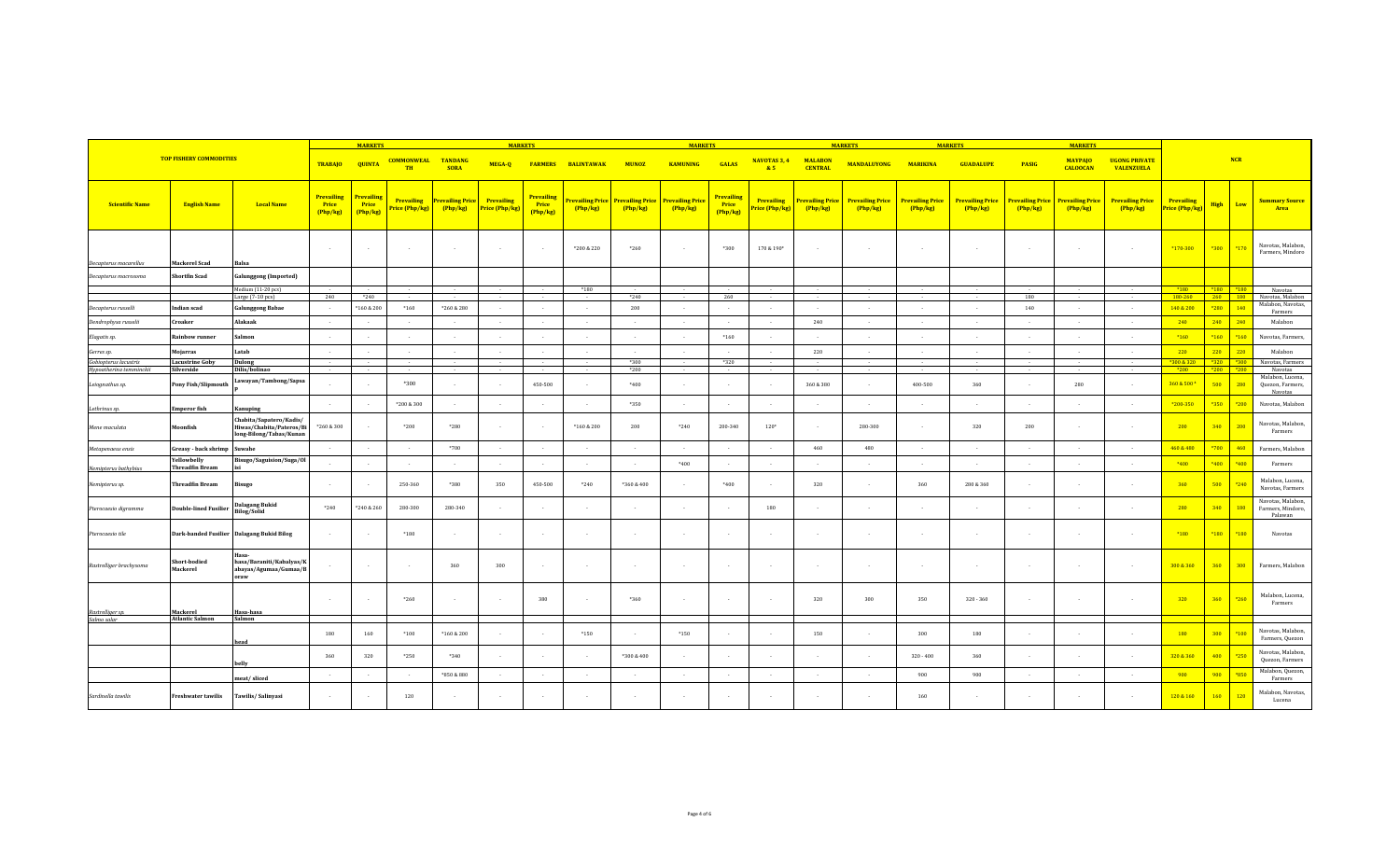|                        | <b>MARKETS</b>                             |                                                                                 |                                        |                                 | <b>MARKETS</b>                 |                                                |                                     |                                      | <b>MARKETS</b>            |                                                              |                 |                                      | <b>MARKETS</b>                      |                                   | <b>MARKETS</b>                    |                                   | <b>MARKETS</b>                    |                                   |                                   |                                           |                                     |               |        |                                                  |
|------------------------|--------------------------------------------|---------------------------------------------------------------------------------|----------------------------------------|---------------------------------|--------------------------------|------------------------------------------------|-------------------------------------|--------------------------------------|---------------------------|--------------------------------------------------------------|-----------------|--------------------------------------|-------------------------------------|-----------------------------------|-----------------------------------|-----------------------------------|-----------------------------------|-----------------------------------|-----------------------------------|-------------------------------------------|-------------------------------------|---------------|--------|--------------------------------------------------|
|                        | <b>TOP FISHERY COMMODITIES</b>             |                                                                                 | <b>TRABAJO</b>                         | <b>QUINTA</b>                   | <b>COMMONWEAL</b><br><b>TH</b> | <b>TANDANG</b><br><b>SORA</b>                  | MEGA-Q                              |                                      | <b>FARMERS BALINTAWAK</b> | <b>MUNOZ</b>                                                 | <b>KAMUNING</b> | <b>GALAS</b>                         | NAVOTAS 3, 4<br>85                  | <b>MALABON</b><br><b>CENTRAL</b>  | <b>MANDALUYONG</b>                | <b>MARIKINA</b>                   | <b>GUADALUPE</b>                  | <b>PASIG</b>                      | <b>MAYPAJO</b><br><b>CALOOCAN</b> | <b>UGONG PRIVATE</b><br><b>VALENZUELA</b> |                                     |               | NCR    |                                                  |
| <b>Scientific Name</b> | <b>English Name</b>                        | <b>Local Name</b>                                                               | <b>Prevailing</b><br>Price<br>(Php/kg) | Prevailing<br>Price<br>(Php/kg) | Price (Php/kg)                 | <b>Prevailing Prevailing Price</b><br>(Php/kg) | <b>Prevailing</b><br>Price (Php/kg) | <b>Prevailing</b><br>Price<br>Php/kg | Php/kg                    | Prevailing Price Prevailing Price Prevailing Price<br>Php/kg | Php/kg          | <b>Prevailing</b><br>Price<br>Php/kg | <b>Prevailing</b><br>Price (Php/kg) | <b>Prevailing Price</b><br>Php/kg | <b>Prevailing Price</b><br>Php/kg | <b>Prevailing Price</b><br>Php/kg | <b>Prevailing Price</b><br>Php/kg | <b>Prevailing Price</b><br>Php/kg | <b>Prevailing Price</b><br>Php/kg | <b>Prevailing Price</b><br>Php/kg         | <b>Prevailing</b><br>Price (Php/kg) | <b>High</b>   | Low    | <b>Summary Source</b><br>Area                    |
| Scarus sp.             | Parrotfish                                 | Mul-Mol/Mol-<br>mol/Batagon                                                     |                                        |                                 | $*130$                         |                                                |                                     |                                      | $\sim$                    | 200                                                          | $\sim$          |                                      | $100*$                              |                                   |                                   | $\epsilon$                        | $\sim$                            | $\sim$                            | ÷.                                |                                           | 200                                 | 200           | $*100$ | Malabon, Navotas,<br>Mindoro                     |
| Scatophagus argus      | <b>Spotted Scad</b>                        | Kapiged/Kitang                                                                  | $\sim$                                 |                                 | $\sim$                         | $\sim$                                         | $\sim$                              | $\sim$                               | $\sim$                    | $\sim$                                                       | $\sim$          | $\sim$                               | $\sim$                              | . .                               |                                   | $\sim$                            | 300-350                           | $\sim$                            | $\overline{\phantom{a}}$          |                                           | 300-350                             | 350           | 300    | Farmers, Malabon                                 |
| Scomber japonicus      | <b>Chub Mackerel</b>                       | Salmon                                                                          | $\sim$                                 |                                 | . .                            |                                                | $\sim$                              | $\sim$                               | 120                       | $*200$                                                       | $\sim$          |                                      |                                     |                                   |                                   | $\overline{a}$                    | $\sim$                            | $\sim$                            | $\overline{\phantom{a}}$          |                                           | 120                                 | *200          | 120    | NA                                               |
| Selar crumenophthalmus | <b>Big-eye Scad</b>                        | Matangbaka/Matambaka/<br>Mat-an/Salay-<br>salay/Tamarong/Tulay/K<br>utob        | 260                                    | 240                             | 240                            |                                                | 220-280                             | 320                                  | *180 & 200                | *240 & 260                                                   | 240 & 320       | 240-320                              | 170                                 |                                   |                                   | 280                               | 280 & 300                         | $\sim$                            | 200                               |                                           | 240                                 | 320           | 170    | Navotas, Malabon,<br>Lucena, Farmers,<br>Mindoro |
| Selaroides leptolepis  | <b>Yellow-striped Scad</b>                 | Salay-<br>salay/Salaginto/Salay-<br>ginto/Dalinu-<br>an/Lambiyaw/Karabalyas     |                                        | *250                            | 300                            | $*280 & 320$                                   | 240                                 | 300                                  | $\overline{\phantom{a}}$  | 300                                                          | 200-320         | 240-320                              |                                     | . .                               |                                   | 300                               | 220-330                           | 200                               | $\overline{\phantom{a}}$          |                                           | 300                                 | 330           | 200    | Navotas, Malabon,<br>Farmers, Lucena             |
| Siganus guttatus       | Golden/Yellow/Oran<br>ge-spotted Spinefoot | Malaga/Barangan/Danggit<br>'Samaral/Tambol/Kitong/<br>Manlalara/<br><b>Bong</b> |                                        |                                 | . .                            | $\sim$                                         | $\sim$                              | $\sim$                               | $\sim$                    | $*300$                                                       | $\sim$          |                                      | $\sim$                              | . .                               |                                   | $\sim$                            | $\sim$                            | $\sim$                            | $\sim$                            | $\sim$                                    | $*300$                              | *300          | $*300$ | Malabon                                          |
| iganus virgatus        | <b>Barhead Spinefoot</b><br>Spinefoot/     | Daragbago                                                                       | $\sim$                                 | $\sim$                          | $\sim$                         | $\sim$                                         | $\sim$                              |                                      | $\sim$                    |                                                              | $\sim$          |                                      | $150*$                              | $\sim$                            |                                   |                                   | $\sim$                            | $\sim$ 100 $\mu$                  | $\sim$                            |                                           | $*150$                              | $*150$ $*150$ |        | Lucena<br>Lucena, Malabon,                       |
| iganus sp.             | Rabbitfish/Siganid                         | Bataway/Danggit/Bawis/<br>Malaga                                                |                                        |                                 |                                | $\sim$                                         | $\sim$                              | 480                                  | $\sim$                    | *300 & 380                                                   | $\sim$          |                                      | $\sim$                              | 360                               |                                   | $\sim$                            | 360                               | $\sim$                            | $\sim$                            |                                           | 360                                 | 480           | *300   | Farmers                                          |
| Sillago sihama         | Whiting                                    | Asohos                                                                          | $\sim 100$                             | $\sim$                          | $\sim$                         | *360-380                                       | $\sim 10^{-1}$                      | $\sim$                               | $\sim 10$                 | $\sim 10$                                                    | $\sim 10$       | $\sim$                               | $\sim 10^{-1}$                      | 300                               | $\sim 10$                         | $\sim$ $\sim$                     | $\sim$                            | $\sim 10^{-1}$                    | $\sim 10^{-1}$                    | $\sim 10^{-1}$                            | 300                                 | *380          | 300    | Malabon                                          |
| Sphyraena sp.          | Barracuda                                  | Panghalwan/Lusod/Rumpi                                                          |                                        |                                 | $\sim$                         | $\sim$                                         | $\sim$                              | $\ddot{\phantom{1}}$                 | $\sim$                    | $*240$                                                       | $\sim$          |                                      |                                     | 300 & 320                         |                                   | $\sim$                            | 280 - 320                         | $\sim$                            | $\sim$                            | $\sim$                                    | 320                                 | 320           | $*240$ | Navotas, Malabon,<br>Farmers                     |
| Stolephorus sp.        | Anchovy                                    | Dilis/Bolinao/Tuwakang/                                                         |                                        | $\sim$                          | $*120$                         | 300                                            | $\sim$                              | $\sim$                               | $\sim$                    | $\sim$                                                       | $\sim$          | $\sim$                               | $\sim$                              | 240 & 300                         | $\sim$                            | $\sim$                            | $\sim 10^{-1}$                    | $\sim$                            | $\sim$                            | $\sim$                                    | 300                                 | 300           | $*120$ | Navotas, Malabon,                                |
| Teuthida sp.           | Squid                                      | Bawdnon<br>Pusit                                                                |                                        |                                 |                                |                                                |                                     |                                      | $\sim$                    |                                                              | $\sim$          |                                      |                                     | 450                               |                                   |                                   | $\sim$                            |                                   |                                   |                                           | 450                                 | 450           | 450    | Farmers<br>Malabon                               |
| Thenus orientalis      | Slipper lobster                            | <b>Tatampal pula</b>                                                            | $\sim$                                 | $\sim$                          | $\sim$                         | $\sim$ 10 $\sim$                               | $\sim$                              | $\sim$                               | $\sim$                    | $\sim$                                                       | $\sim$          | $\sim$                               | $\sim$                              | 200                               | $\sim$                            | $\sim$                            | $\sim$                            | $\sim$                            | $\sim$                            | $\sim$                                    | 200                                 | 200           | 200    | Malabon                                          |
| Trachinotus blochii    | <b>Silver Pompano</b>                      | Pompano                                                                         | $\sim$                                 |                                 | $\sim$                         |                                                | $\sim 10^{-1}$                      | 300                                  | $\sim$                    | $\sim$                                                       | $\sim$          | $\sim$                               |                                     |                                   |                                   | $\overline{a}$                    | $\sim$                            | $\sim$                            | $\overline{a}$                    |                                           | 300                                 | $300$ $300$   |        | Lucena                                           |
| Trachinotus sp.        | Pompano                                    | Pampano                                                                         |                                        |                                 |                                |                                                |                                     |                                      |                           |                                                              |                 |                                      |                                     |                                   |                                   |                                   |                                   |                                   |                                   |                                           |                                     |               |        |                                                  |
|                        |                                            | white                                                                           | 300                                    | 300                             | 280                            | 320                                            | 280                                 | $\sim$                               | *280                      | 280                                                          | 320             | 300                                  |                                     | 300 & 320                         | 300                               | 300                               | 300                               | 280                               | 300                               | $\sim$                                    | 300                                 | 320           | 280    | Navotas, Malabon,<br>Farmers, Lucena             |
|                        |                                            | black                                                                           | $\sim$                                 |                                 |                                | $\sim$                                         | $\sim$                              | $\sim$                               | $\sim$                    | $\sim$                                                       | $\sim$          | $\sim$                               |                                     | 320 & 350                         | 450                               | 350                               | $\sim$                            | $\sim$                            | $\sim$                            | $\sim$                                    | 350                                 | 450           | 320    | Malabon, Farmers,<br>Lucena                      |
| Trichiurus japonicus   | <b>Cutlass Fish</b>                        | Espada                                                                          | $\sim$                                 | *220                            | $\sim$                         | $\sim$                                         | $\sim$                              | $\sim$                               | $\sim$                    | $\sim$                                                       | $\sim$          |                                      | $\sim$                              | $\sim$                            | $\sim$                            | $\sim$                            | $\sim$                            | $\sim$                            | $\sim$                            | $\sim 10^{-1}$                            | $*220$                              | $*220$        | $*220$ | Navotas                                          |
| Trichiurus lepturus    | <b>Largehead Hairtail</b>                  | Espada/<br>Pingka/Langkoy<br>Lahing/Diwit                                       | - 11                                   |                                 | *360                           | $\sim$                                         | $\sim$                              | - 1                                  | $\sim$                    | $\sim$                                                       | $\sim$          | $*360$                               |                                     | 300                               |                                   | 360                               | $\sim$                            | $\sim$                            | $\sim$                            |                                           | 300 & 360                           | 360           | 300    | Malabon, Lucena                                  |
| Tylosorus sp.          | Needlefish                                 | <b>Batalay</b>                                                                  |                                        |                                 |                                |                                                |                                     |                                      |                           | $*160$                                                       |                 |                                      | $160*$                              |                                   |                                   |                                   |                                   |                                   |                                   |                                           | $*160$                              | $*160$ $*160$ |        | Mindoro                                          |
| Upeneus moliccensis    | <b>Goldband Goatfish</b>                   | Saramulyete/Balaki/Timb<br>ungan/Talikokod/Hinok                                |                                        |                                 |                                |                                                |                                     | . .                                  |                           |                                                              |                 |                                      | $140\,\&\,150^*$                    |                                   |                                   |                                   |                                   |                                   |                                   |                                           | *140 & 150                          | *150          | $*140$ | Mindoro                                          |